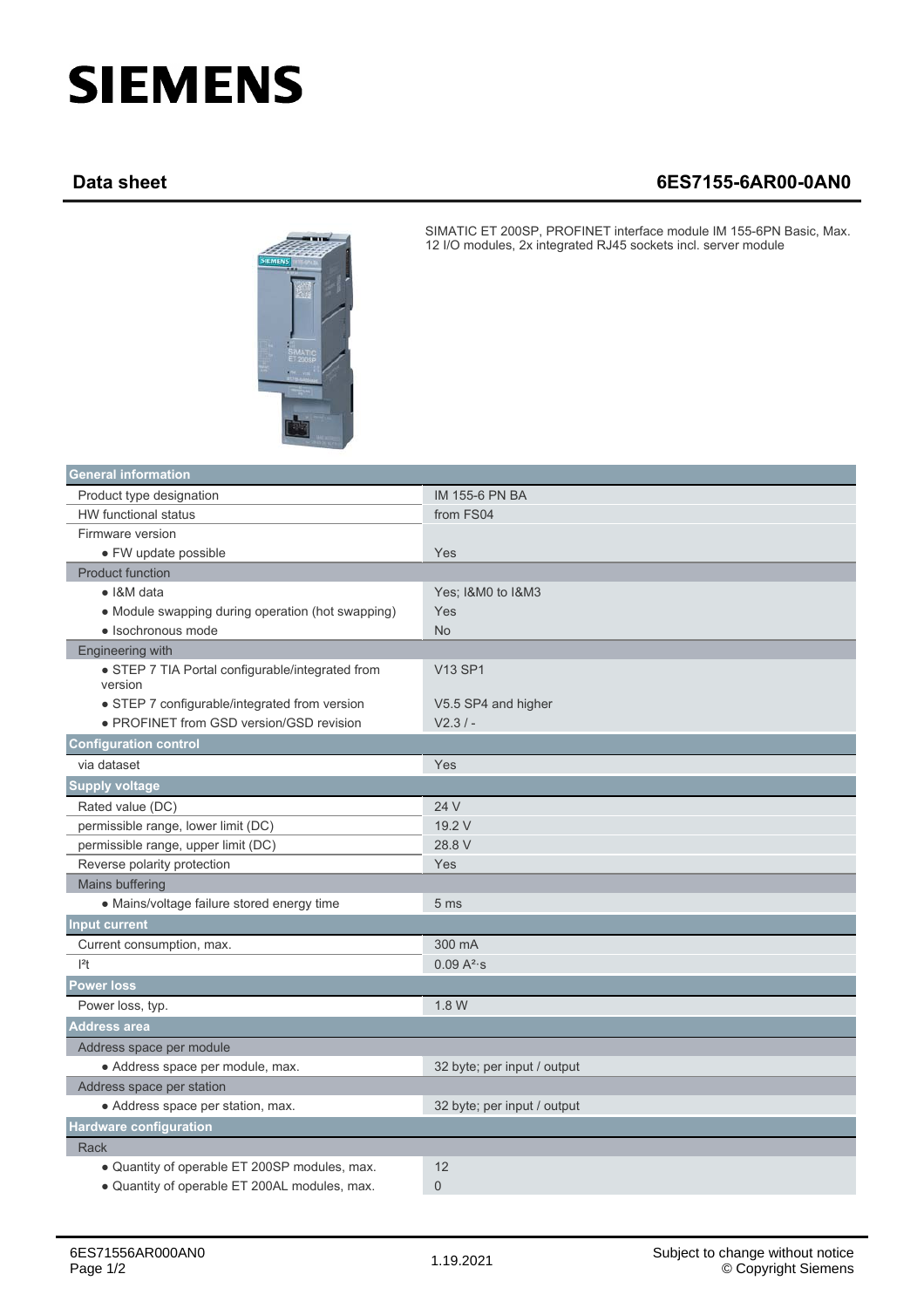| <b>Interfaces</b>                            |                                                        |
|----------------------------------------------|--------------------------------------------------------|
| Number of PROFINET interfaces                | 1; 2 ports (switch)                                    |
| 1. Interface                                 |                                                        |
| Interface types                              |                                                        |
| • RJ 45 (Ethernet)                           | Yes; 2 integrated RJ45 ports                           |
| • Number of ports                            | $\overline{2}$                                         |
| • integrated switch                          | Yes                                                    |
| · BusAdapter (PROFINET)                      | <b>No</b>                                              |
| Protocols                                    |                                                        |
| · PROFINET IO Device                         | Yes                                                    |
| · Open IE communication                      | Yes                                                    |
| • Media redundancy                           | Yes: PROFINET MRP                                      |
| <b>Interface types</b>                       |                                                        |
| RJ 45 (Ethernet)                             |                                                        |
| • Transmission procedure                     | PROFINET with 100 Mbit/s full duplex (100BASE-TX)      |
| $\bullet$ 10 Mbps                            | <b>No</b>                                              |
| $\bullet$ 100 Mbps                           | Yes; PROFINET with 100 Mbit/s full duplex (100BASE-TX) |
| • Autonegotiation                            | Yes                                                    |
| • Autocrossing                               | Yes                                                    |
| <b>Protocols</b>                             |                                                        |
| <b>PROFINET IO Device</b>                    |                                                        |
| <b>Services</b>                              |                                                        |
| $-$ IRT                                      | No                                                     |
| - PROFlenergy                                | <b>No</b>                                              |
| - Prioritized startup                        | <b>No</b>                                              |
| - Shared device                              | <b>No</b>                                              |
| Redundancy mode                              |                                                        |
| · PROFINET system redundancy (S2)            | No                                                     |
| Media redundancy                             |                                                        |
| $-MRP$                                       | Yes                                                    |
| $-MRPD$                                      | <b>No</b>                                              |
| Open IE communication                        |                                                        |
| $\bullet$ TCP/IP                             | Yes                                                    |
| $\bullet$ SNMP                               | Yes                                                    |
| $\bullet$ LLDP                               | Yes                                                    |
|                                              |                                                        |
| Isochronous mode                             |                                                        |
| Equidistance                                 | No                                                     |
| Interrupts/diagnostics/status information    |                                                        |
| Status indicator                             | Yes                                                    |
| Alarms                                       | Yes                                                    |
| Diagnostics function                         | Yes                                                    |
| Diagnostics indication LED                   |                                                        |
| $\bullet$ RUN LED                            | Yes; green LED                                         |
| • ERROR LED                                  | Yes; red LED                                           |
| • MAINT LED                                  | Yes; Yellow LED                                        |
| • Monitoring of the supply voltage (PWR-LED) | Yes; green PWR LED                                     |
| • Connection display LINK TX/RX              | Yes; 2x green link LEDs on BusAdapter                  |
| <b>Potential separation</b>                  |                                                        |
| between backplane bus and electronics        | No                                                     |
| between PROFINET and all other circuits      | Yes                                                    |
| between supply and all other circuits        | No                                                     |
| <b>Ambient conditions</b>                    |                                                        |
| Ambient temperature during operation         |                                                        |
| · horizontal installation, min.              | $-30 °C$                                               |
| · horizontal installation, max.              | 60 °C                                                  |
| · vertical installation, min.                | $-30 °C$                                               |
| · vertical installation, max.                | $50\ ^{\circ}\textrm{C}$                               |